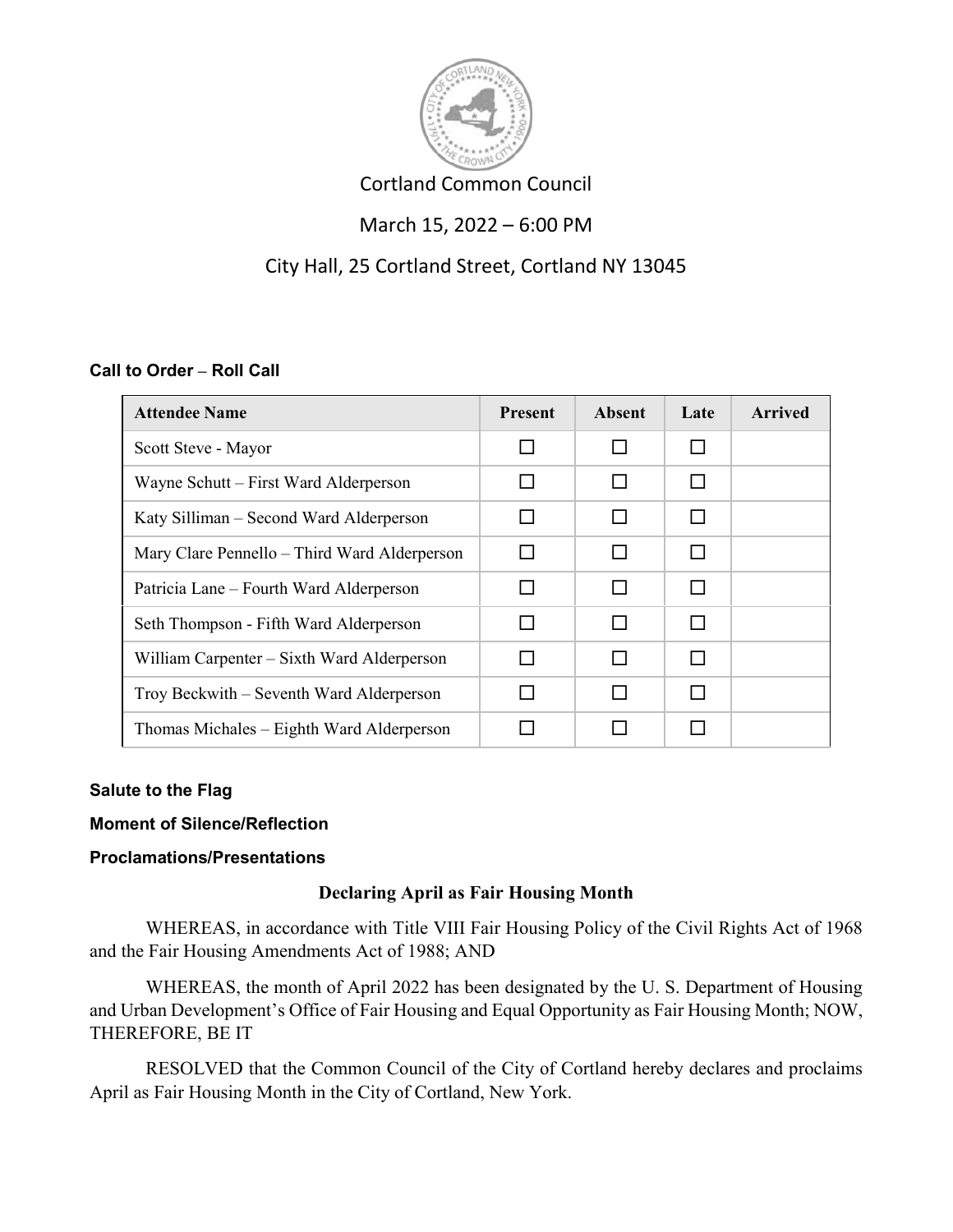### **Declaring April Child Abuse Prevention Month**

WHEREAS, in Federal fiscal year 2020, 3.9 million reports were made to child protective services; AND

WHEREAS, child abuse and neglect is a serious problem affecting every segment of our community, and finding solutions requires input and action from everyone; AND

WHEREAS, our children are our most valuable resources and will shape the future of our city, state and nation; AND

WHEREAS, child abuse can have long-term psychological, emotional, and physical effects that have lasting consequences for victims of abuse; AND

WHEREAS, protective factors are conditions that reduce or eliminate risk and promote the social, emotional, and developmental well-being of children; AND

WHEREAS, effective child abuse prevention activities succeed because of the partnerships created between child welfare professionals, education, health, community- and faith-based organizations, businesses, law enforcement agencies, and families; AND

WHEREAS, communities must make every effort to promote programs and activities that create strong and thriving children and families; AND

WHEREAS, we acknowledge that we must work together as a community to increase awareness about child abuse and contribute to promote the social and emotional well‐being of children and families in a safe, stable, and nurturing environment; AND

WHEREAS, prevention remains the best defense for our children and families; NOW, THEREFORE, BE IT

RESOLVED, that the Common Council does hereby proclaim April 2022 as National Child Abuse Prevention Month in the City of Cortland and urge all citizens to recognize this month by dedicating ourselves to the task of improving the quality of life for all children and families.

**Privilege of the Floor** 

**Mayor's Report**

**Ward Reports**

**Finance Report** 

**Approval of the Minutes:** Minutes of March 15, 2022

**Resolutions**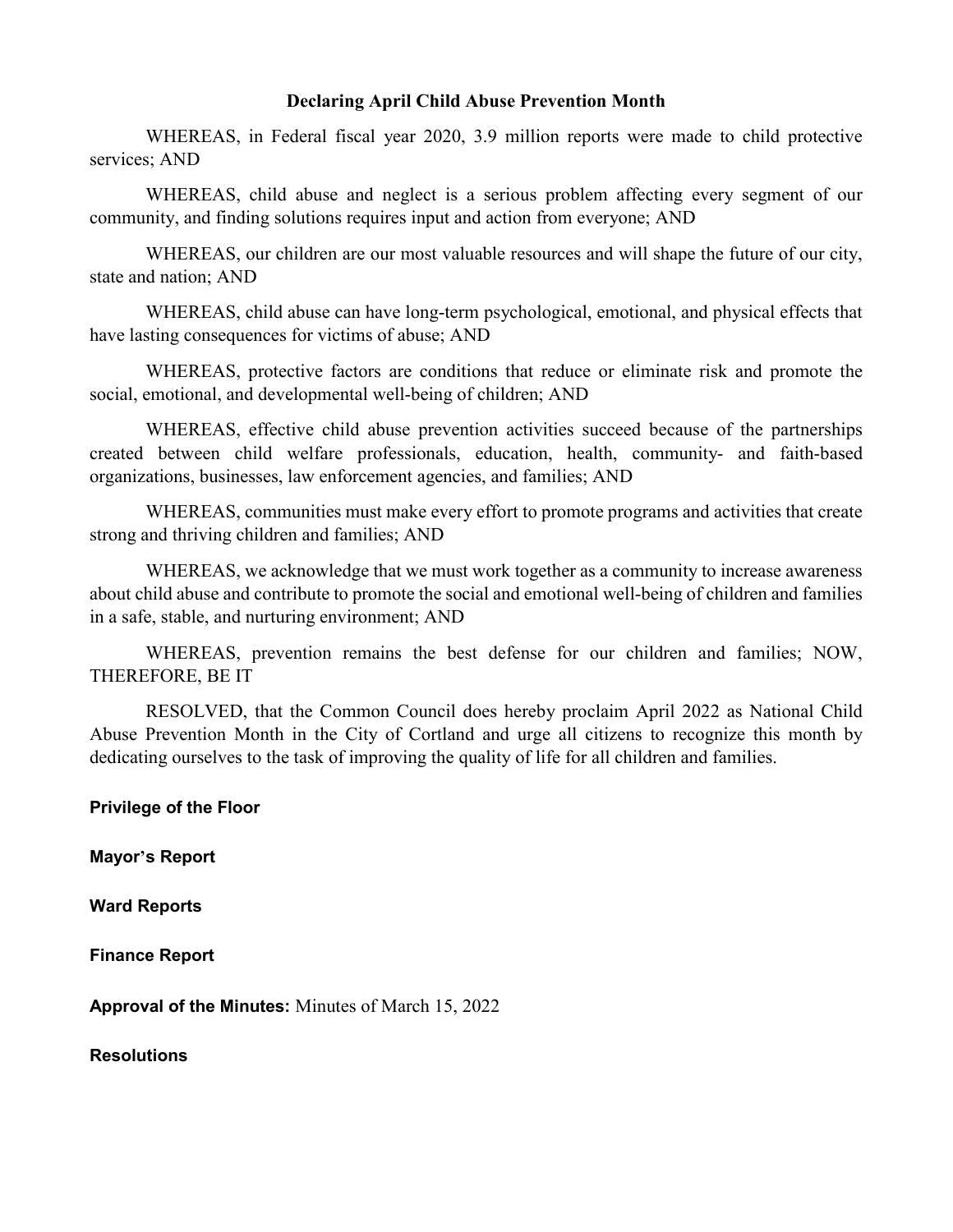### **ON MOTION OF AGENDA ITEM NO. 1**

### **Approve Porch Fest Special Event and Sound Device Application**

WHEREAS, a special event application has been submitted for Porch Fest Cortland music festival to be held on from 11:00 a.m. to 6:00 p.m. August 21, 2022; AND

WHEREAS, the application requests closure to traffic on Van Hoesen Street, Harrison Street, Joy Street and Chestnut Street; AND

WHEREAS, a sound device permit application proposes the use of sound amplification for some performers that will not exceed the decibel level of acoustic performers: NOW, THEREFORE, BE IT

RESOLVED, that Porch Fest Cortland's special event application and sound device permit application are hereby approved without fee: AND BE IT FURTHER

RESOLVED, that this approval permits closure to traffic on Van Hoesen Street, Harrison Street, Joy Street and Chestnut Street from 11:00 a.m. to 6:00 p.m. on August 21, 2022.

## **ON MOTION OF AGENDA ITEM NO. 2**

### **Request for an Increase in Aid and Incentives for Municipalities**

WHEREAS, Aid and Incentives for Municipalities (AIM) funding plays a pivotal role in funding essential municipal services such as water, sewer, public works, police, fire and ambulance for cities and villages across New York State; AND

WHEREAS, the State has not increased AIM funding in 13 years: AND

WHEREAS, inflation has eroded AIM funding by roughly 29% over that time period; AND

WHEREAS, the New York State Conference of Mayors and nearly 400 of its members have signed onto a letter to the Governor requesting an inflationary increase of \$210 million in AIM funding; AND

WHEREAS, the Governor's Executive Budget proposed keeping AIM funding flat; AND

WHEREAS, the New York State Senate and Assembly have included increases of \$210 million and \$150 million, respectively, to AIM funding in their one-house budgets; AND

WHEREAS, an increase in AIM funding would reduce the local tax burden and help revitalize communities across New York; NOW, THEREFORE, BE IT

RESOLVED, that the City of Cortland urges Governor Hochul to work with the leaders of the Senate and Assembly and increase Aid and Incentives for Municipalities funding in the 2022-23 adopted State Budget.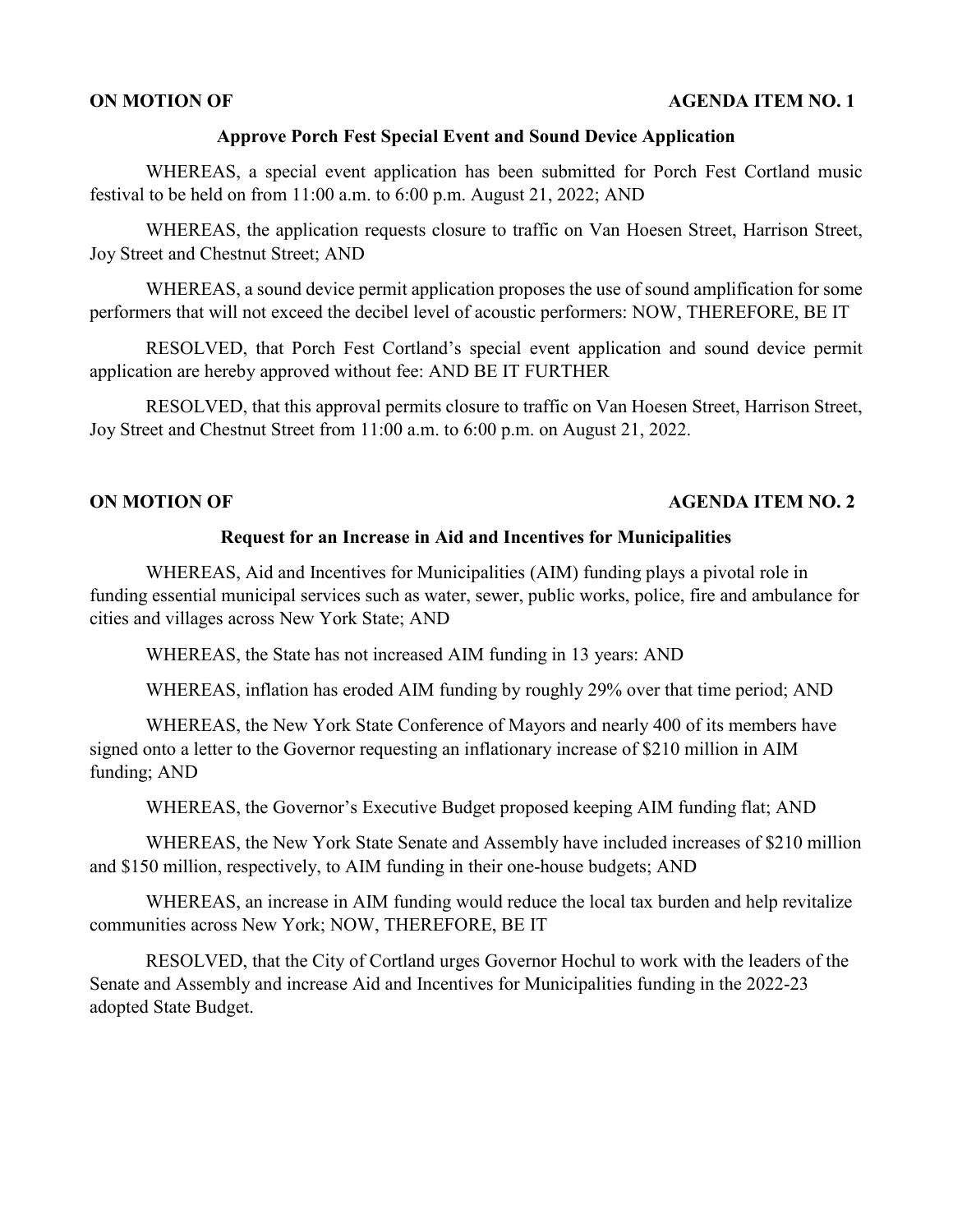### **ON MOTION OF AGENDA ITEM NO. 3**

### **Appropriate Miscellaneous Income for 2022 City-Wide Sidewalk Program**

WHEREAS, citizens and property owners in the City of Cortland are responsible for the conditions of the sidewalks that are contiguous to their real property; AND

WHEREAS, the City of Cortland encourages all property owners to maintain sidewalks in good repair to ensure the safety of pedestrians; AND

WHEREAS, since 2001 the City of Cortland has provided financial assistance to certain property owners to subsidize the cost of replacing or repairing deteriorating sidewalks that pose a hazard to pedestrian traffic; AND

WHEREAS, the cost of sidewalk replacement/repairs continues to escalate yearly making it more difficult for property owners to maintain safe sidewalks; AND

WHEREAS, the City wishes to provide assistance to property owners in 2022 under a Sidewalk Replacement Program that will operate similar to the Program administered in 2021; NOW, THEREFORE, BE IT

RESOLVED, that the Common Council does hereby authorize and appropriate \$20,000 from Misc. Revenue for the continuation of the Sidewalk Replacement Program in 2022, which will be administered by Thoma Development Consultants; AND BE IT FURTHER

RESOLVED, that the Common Council authorizes the Mayor to review the proposed guidelines and recommend any changes for the program's administration.

## **ON MOTION OF AGENDA ITEM NO. 4**

## **Authorize Agreement for Cleaning and Custodial Services at City Hall**

WHEREAS, the City of Cortland has contracted for cleaning and custodial services at City Hall, 25 Court Street Cortland, NY; AND

WHEREAS, the current contract expired March 31, 2022; AND

WHEREAS, the city solicited proposals for such services and wishes to contract with the low bidder, Absolutely Clean; NOW, THEREFORE, BE IT

RESOLVED, that the Mayor is hereby authorized to enter into an agreement on behalf of the City of Cortland with Absolutely Clean for an annual amount of \$46,200.00 for a period beginning April 1, 2022 and ending March 31, 2023.

## **ON MOTION OF AGENDA ITEM NO. 5**

### **Authorize Contract Amendment for Clinton Avenue Phase III Streetscape Project**

WHEREAS, the City of Cortland desires to continue and complete the ongoing Clinton Avenue Phase III Streetscape Project; AND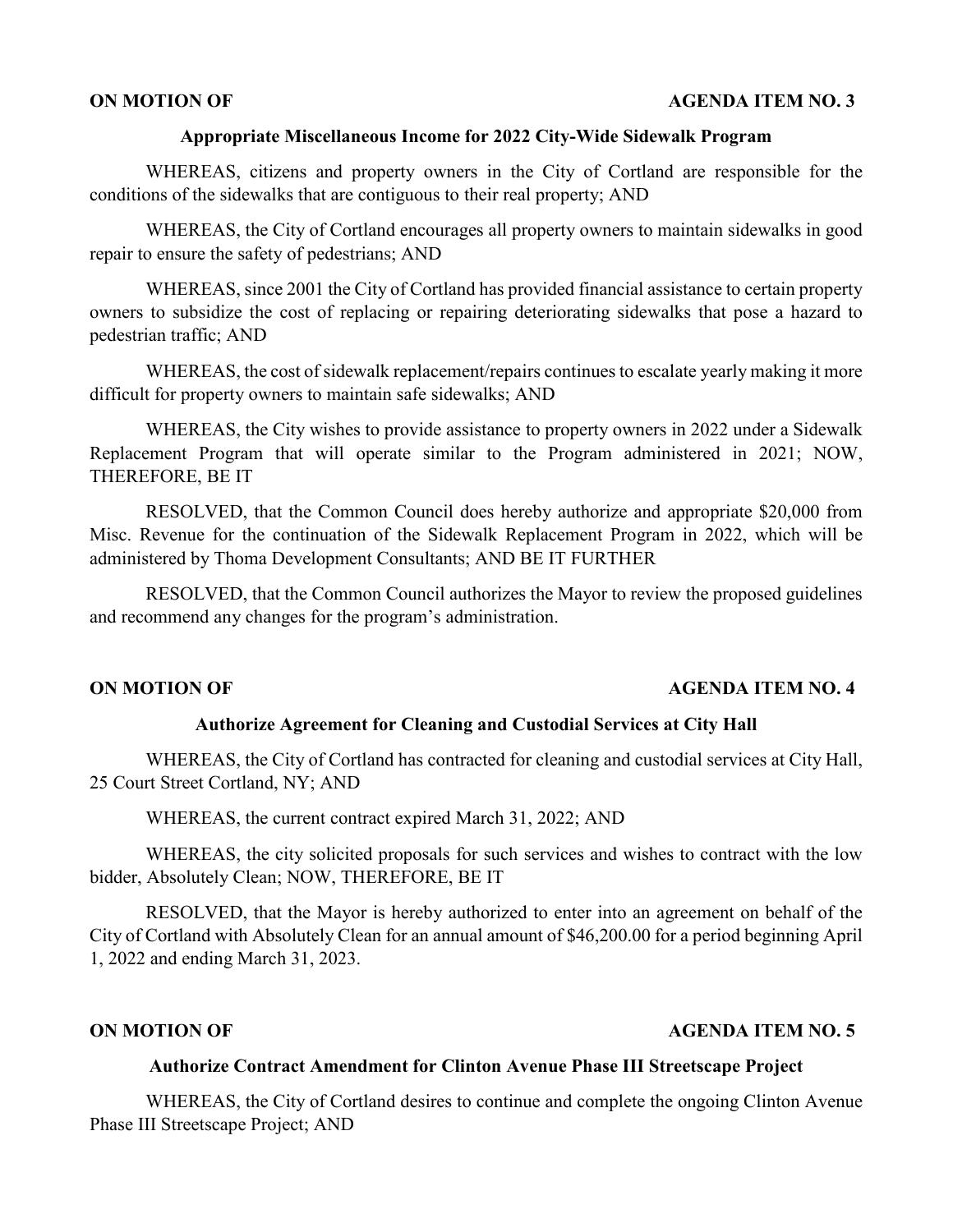WHEREAS, there is a need for additional services to be provided through Contract Amendment No. 2 to the city's Engineering Services Agreement with Cedarwood Engineering Services PLLC; AND

WHEREAS, the additional services and expenses include additional Construction Inspection and Administration in the amount of \$180,000 as outlined in the proposed amendment; NOW, THEREFORE, BE IT

RESOLVED, that the Mayor is hereby authorized to sign Amendment #2 to the Engineering Services Agreement with Cedarwood Engineering Services PLLC in the amount of \$180,000 for Construction Inspection and Administration as part of the Clinton Avenue Phase III Streetscape Project.

## **ON MOTION OF AGENDA ITEM NO. 6**

### **Authorize Donation of Surplus Fire Department Gear to Ukraine**

WHEREAS, the City of Cortland Fire Department is required to provide personal protective equipment to all of its members to perform the various inherently dangerous job functions associated with the mission of saving lives and protecting property; AND

WHEREAS, the personal protective equipment used is required to meet various stringent standards that include design, materials and service expectancy; AND

WHEREAS, use of this equipment through normal operations in the performance of firefighting duties as well as a 10 year service life has made certain gear unusable; AND

WHEREAS, a recent acquisition of replacement gear following a replacement schedule has occurred outfitting members with new current serviceable gear; NOW THEREFORE BE IT

RESOLVED, that the Common Council affirms the surplus of approximately 50 sets of 2010 Globe Personal Protective Gear deemed non-serviceable, with minimal fiscal return on sale as is; AND BE IT FURTHER

RESOLVED, that the Common Council authorizes the Fire Chief to donate the surplus personal protective equipment to the not-for-profit organization "Heavens Community Center" in Ukraine, supporting the emergency services in that country during this tumultuous time.

### **ON MOTION OF AGENDA ITEM NO. 7**

### **Appoint Assessment Review Board Member**

WHEREAS, the City of Cortland Charter establishes a Board of Assessment Review to consist of five members appointed by the Common Council; AND

WHEREAS, each member shall serve a term of five years; AND

WHEREAS, vacancies exist on the Board of Assessment Review; NOW, THEREFORE, BE IT

RESOLVED, that Kathryn A. Wilcox, residing at 62 Church Street Cortland, NY is appointed to the Board of Assessment Review for a term beginning April 6, 2022 and ending April 5, 2027.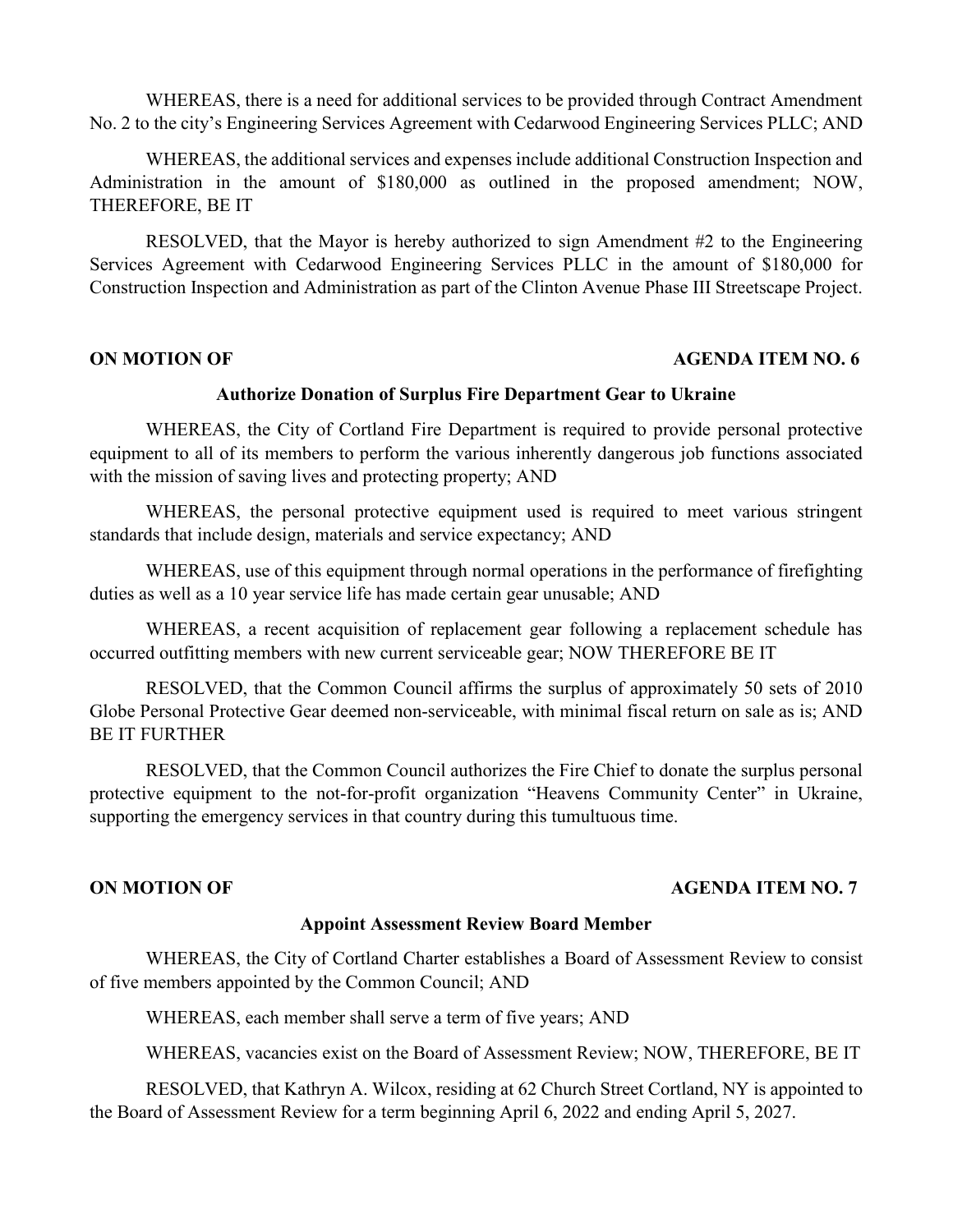## **Authorize Credit Card Account for Use by the Mayor**

WHEREAS, the Common Council desires to maintain a credit card account with Tompkins Trust Company, located at 36 Main Street Cortland, New York, to enable the Mayor to conduct authorized city business when payment is required to be made via credit card, and/or the normal procedure of obtaining a purchase order is not feasible; AND

WHEREAS, the Cortland City Common Council adopted a Credit Card Policy on August 3, 2021; AND

WHEREAS, said credit card policy allows credit card accounts to be established by departments with the approval of the Common Council; AND

WHEREAS, said credit card policy requires copies of all monthly credit card statements to be provided to the Common Council; NOW, THEREFORE, BE IT

RESOLVED, the Common Council does hereby grant authority for the Mayor to maintain a credit card account with Tompkins Trust Company to conduct official business when circumstances necessitate in compliance with the City's credit card policy.

## **ON MOTION OF AGENDA ITEM NO. 9**

## **Authorize Credit Card Accounts for Use by the Police Department**

WHEREAS, the Cortland City Police Department desires to establish a new credit card account with Tompkins Trust Company, located at 36 Main Street Cortland, New York, for the purpose of conducting department purchases when payment is required to be made via credit card, and/or the normal procedure of obtaining a purchase order is not feasible; AND

WHEREAS, the Cortland City Police Department has been utilizing a credit card account for several years without incident through another financial institution; AND

WHEREAS, the Cortland City Police Department is simply changing from one vendor to another; AND

WHEREAS, the Cortland City Common Council adopted a Credit Card Policy on August 3, 2021; AND

WHEREAS, said credit card policy allows credit card accounts to be established by departments with the approval of the Common Council; AND

WHEREAS, said credit card policy requires copies of all monthly credit card statements to be provided to the Common Council; NOW, THEREFORE, BE IT

RESOLVED, the Common Council does hereby grant authority for the Cortland City Police Department to establish a credit card account with Tompkins Trust Company to conduct department business when circumstances necessitate in compliance with the City's credit card policy.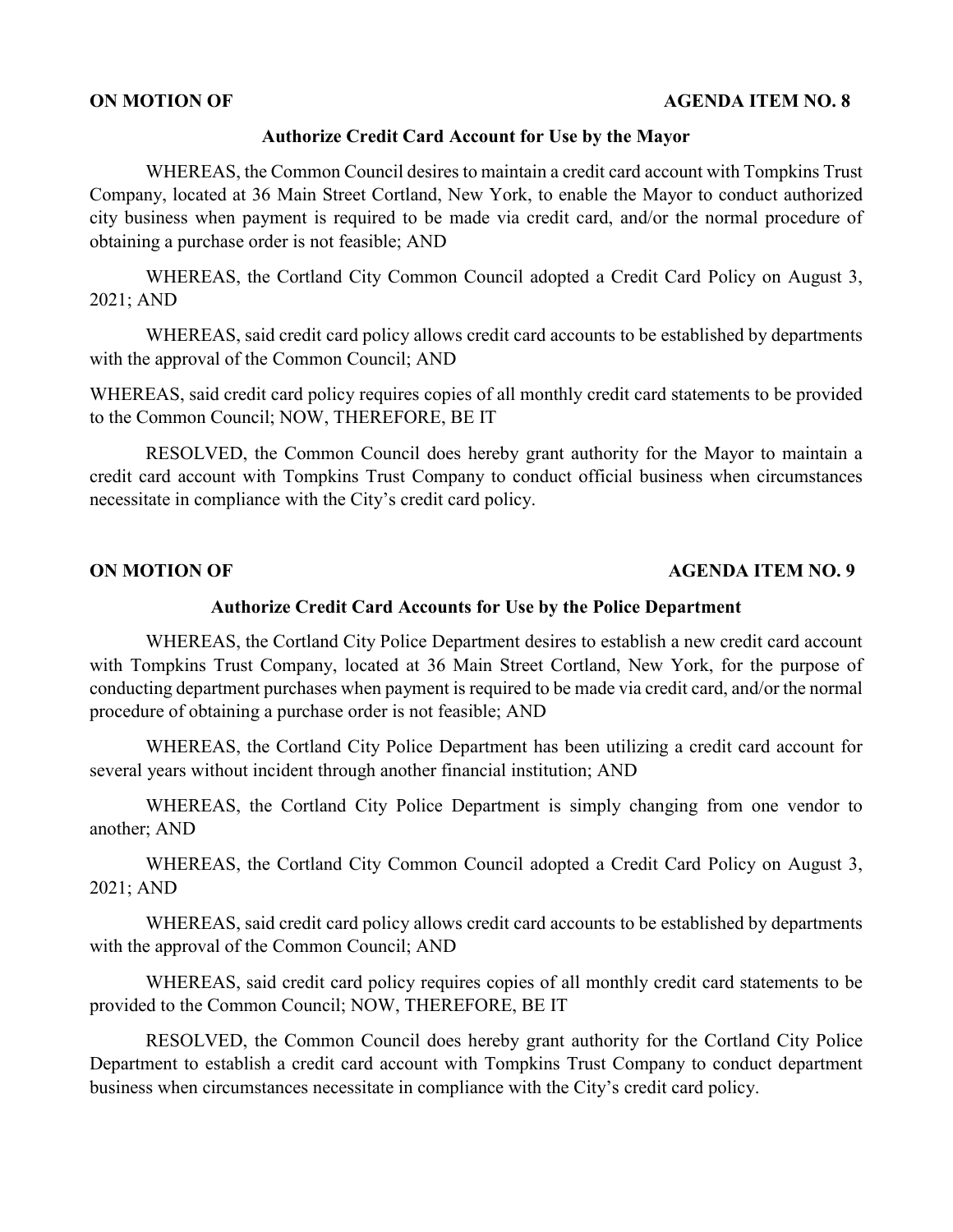## **Authorize Agreement for Phase II Environmental Site Assessment at Former Cortland Corset Factory, 75 East Court Street**

WHEREAS, in December, 2020, C&S Engineers, Inc. (C&S) prepared a Phase I ESA for the Former Cortland Corset Factory site at 75 East Court Street (Site) to determine if environmental concerns or issues may be present

WHEREAS, based on site inspection and review of current and historical records, C&S concluded that further environmental assessment of the Site was warranted; AND

WHEREAS, C&S proposes to perform a Phase II Environmental Site Assessment (Phase II ESA) for the property; AND

WHEREAS, C&S proposes to provide a scope of services which includes project planning, field investigation, reporting and additional Environmental Protection Agency (EPA) requirements for a cost of \$45,035.00; AND

WHEREAS, EPA assessment grant funds need to be administered no later than September 2022; AND

WHEREAS, the Phase II ESA will use the remaining available EPA grant funds, NOW, THEREFORE, BE IT

RESOLVED, that the Common Council does hereby authorize the Mayor to enter into an agreement with C&S Engineers, Inc. to perform a Phase II Environmental Site Assessment for the property located at 75 East Court Street in an amount of \$45,035.00

## **ON MOTION OF AGENDA ITEM NO. 11**

## **Authorize Agreement for Limited Phase II Environmental Site Assessment at the Former Apex Tools Facility at 43-45-47 Cleveland Street**

WHEREAS, in February 2021, C&S Engineers, Inc. (C&S) prepared a Phase I Environmental Site Assessment (ESA) for the former Apex Tools Facility located at 43-45-47 Cleveland Street (Site) to determine if environmental concerns or issues may be present; AND

WHEREAS, based on-site inspection and review of current and historical records, C&S concluded that further environmental assessment of the Site was warranted; AND

WHEREAS, C&S proposes to perform a limited Phase II Environmental Site Assessment (Phase II ESA) for the property; AND

WHEREAS, C&S proposes to provide a scope of services which includes project planning, field investigation, reporting and additional Environmental Protection Agency (EPA) requirements for a cost of \$15,000.00; AND

WHEREAS, EPA assessment grant funds need to be administered no later than September 2022; AND